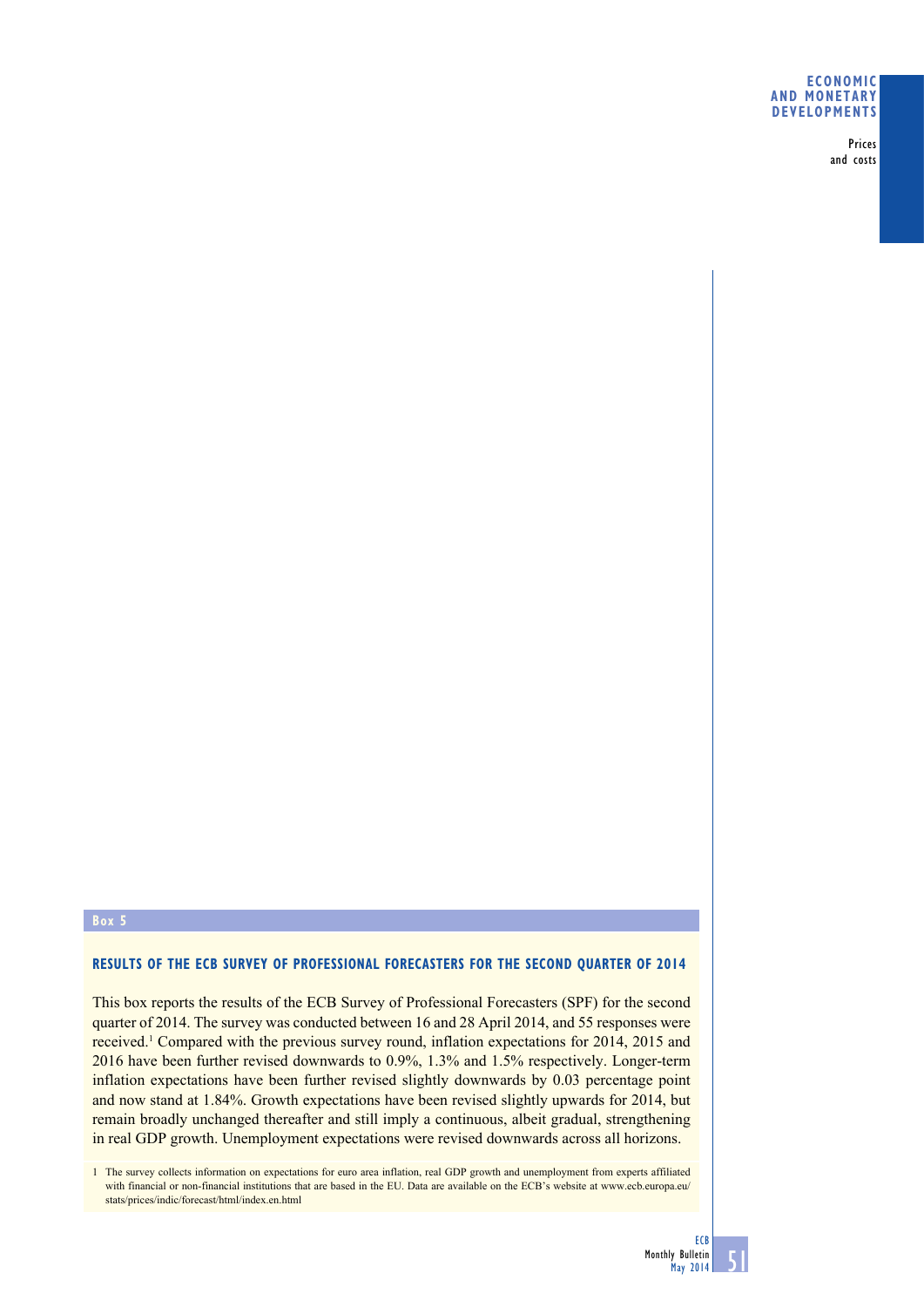#### **results of the spf, ecb staff macroeconomic projections, consensus economics and the euro zone barometer**

(annual percentage changes, unless otherwise indicated)

|                                                  | <b>Survey horizon</b> |      |      |                |
|--------------------------------------------------|-----------------------|------|------|----------------|
| <b>HICP</b> inflation                            | 2014                  | 2015 | 2016 | $Longer-term1$ |
| SPF Q2 2014                                      | 0.9                   | 1.3  | 1.5  | 1.8            |
| <b>SPF O1 2014</b>                               | 1.1                   | 1.4  | 1.7  | 1.9            |
| ECB staff macroeconomic projections (March 2014) | 1.0                   | 1.3  | 1.5  |                |
| Consensus Economics (April 2014)                 | 0.9                   | 1.3  | 1.5  | 1.8            |
| Euro Zone Barometer (April 2014)                 | 0.9                   | 1.3  | 1.7  | 1.8            |
| <b>Real GDP</b> growth                           | 2014                  | 2015 | 2016 | $Longer-term1$ |
| SPF Q2 2014                                      | 1.1                   | 1.5  | 1.7  | 1.7            |
| <b>SPF O1 2014</b>                               | 1.0                   | 1.5  | 1.7  | 1.8            |
| ECB staff macroeconomic projections (March 2014) | 1.2                   | 1.5  | 1.8  |                |
| Consensus Economics (April 2014)                 | 1.2                   | 1.5  | 1.6  | 1.6            |
| Euro Zone Barometer (April 2014)                 | 1.2                   | 1.6  | 1.6  | 1.6            |
| Unemployment rate <sup>2)</sup>                  | 2014                  | 2015 | 2016 | $Longer-term1$ |
| SPF Q2 2014                                      | 11.8                  | 11.5 | 11.0 | 9.5            |
| <b>SPF O1 2014</b>                               | 12.1                  | 11.7 | 11.2 | 9.6            |
| ECB staff macroeconomic projections (March 2014) | 11.9                  | 11.7 | 11.4 |                |
| Consensus Economics (April 2014)                 | 11.9                  | 11.6 |      |                |
| Euro Zone Barometer (April 2014)                 | 11.9                  | 11.6 | 11.7 | 10.9           |

1) Longer-term expectations refer to 2018.

2) As a percentage of the labour force.

# **Inflation expectations for 2014-16 revised further downwards, but expected path of inflation remains upward**

The SPF average point forecasts for inflation in 2014, 2015 and 2016 stand at 0.9%, 1.3% and 1.5% respectively (see the table). According to respondents, the upward profile of expected inflation over the period 2014-16 is due primarily to the expectation that growth developments will gradually normalise, but also to the assumption that commodity prices and the exchange rate will have less of a moderating impact.

Compared with the previous survey round, the results imply a downward revision of 0.1-0.2 percentage point for each year. Respondents cite favourable commodity price developments, the euro exchange rate, as well as the weak economic situation and labour market conditions as factors behind the expectation of more moderate inflationary pressures. A number of respondents also mentioned the role of structural reforms in attenuating recent outcomes and their forecasts. On the role of economic slack in shaping inflation expectations, some respondents suggested a stronger impact compared with historical norms owing to, inter alia, the depth and length of the slowdown in economic growth. Others did not see any change in responsiveness or could not find statistically significant changes when taking into account the uncertainty surrounding estimates of economic slack.

Overall, inflation expectations for the period 2014-16 are broadly in line with those reported in the March 2014 ECB staff macroeconomic projections for the euro area and the April 2014 Consensus Economics and Euro Zone Barometer surveys.

Turning to the aggregate probability distributions (see Chart A), compared with the previous SPF round, the aggregate probability distributions for expected inflation in 2014-16 have shifted further towards lower outcomes, with the largest shift being for 2014 expectations. However,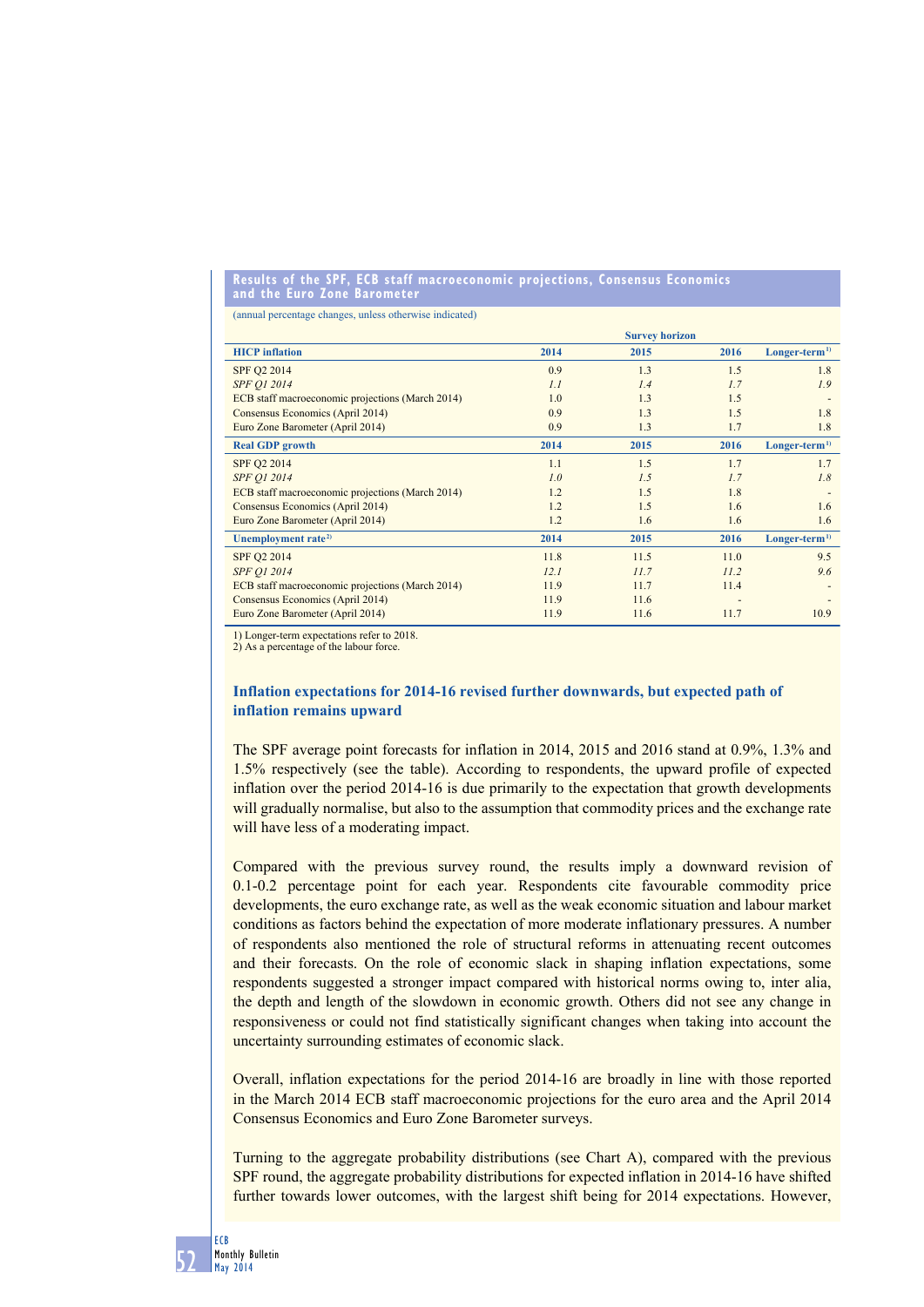## **Economic and monetary developments**

Prices and costs



Note: The aggregate probability distribution corresponds to the average of individual probability distributions provided by SPF forecasters.

according to survey participants, the probability of negative inflation remains low: 4.5% in 2014, 2.2% in 2015 and 1.8% in 2016. For 2014, the highest probability (43%) is now assigned to an inflation rate of between 0.5% and 0.9%. For 2015, the highest probability (34%) remains in the interval between 1.0% and 1.4% and, for 2016, the highest probability (34%) lies in the interval between 1.5% to 1.9%.

Overall, the risks to the baseline outlook for inflation are perceived by respondents to be slightly to the downside (based on both a qualitative reading of their comments and the quantified analysis of their reported probability distributions).<sup>2</sup> For the horizons 2014-16, the downward risks are relatively small. Downside risks to inflation are perceived to stem from both domestic factors (economic developments and labour market conditions) and external developments (primarily commodity prices and exchange rates). However, a number of these factors – including commodity prices, exchange rates and economic activity – were also mentioned as upside risks by some respondents. Similarly, fiscal policies and government measures (indirect taxes and administered prices) were also mentioned as a risk factor.

## **Longer-term inflation expectations edge down slightly**

The average point forecast for longer-term inflation expectations (2018) edged down slightly further by 0.03 percentage point to 1.84%. However, the median of the point forecasts remained unchanged at 1.9%, and the largest share (32%) of respondents continued to provide

<sup>2</sup> The difference between the mean point estimate and the estimated mean of the aggregate probability distribution can be regarded as an indication of the direction and magnitude of the balance of risks perceived by SPF respondents to their forecasts. For more information on uncertainty measures, see the box entitled "Measuring perceptions of macroeconomic uncertainty", *Monthly Bulletin*, ECB, January 2010.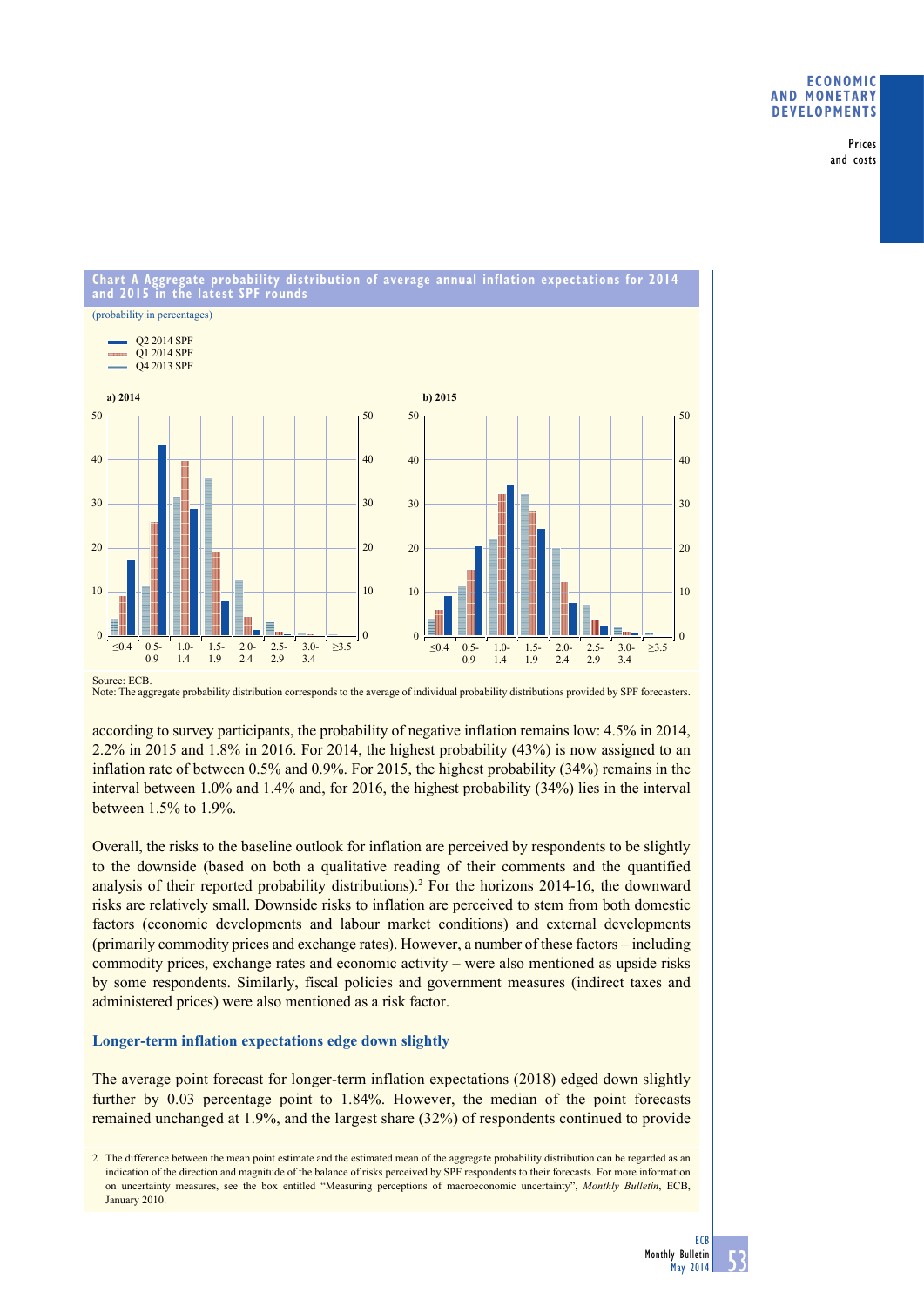

a point forecast of 2.0% (see Chart B). The SPF longer-term inflation expectations are in line with the latest inflation expectations for 2018 published in the April 2014 Consensus Economics and Euro Zone Barometer surveys.

The aggregate probability distribution also tilted slightly towards lower outcomes compared with the previous SPF round. On average, the balance of risks around the point forecast is assessed to be tilted to the downside (as has been the case for the past four years), with the estimated mean of the aggregate probability distribution standing at around 1.78% compared with the mean point estimate of 1.84%. The probability of inflation being at or above 2.0% has declined to 39% from 42% in the first quarter of 2014, while the probability of it being below 1% increased to 12% from 11% in the previous round. The probability of negative inflation rates remained very low at 1.2% (up from 1.1%).

Disagreement about longer-term inflation expectations, as measured by the standard deviation of the point forecasts, remained broadly unchanged and within the range observed since 2010. The same holds for aggregate uncertainty surrounding longer-term inflation expectations, as measured by the standard deviation of the aggregate probability distribution (see Chart C).

# **Real GDP growth expectations increased slightly for 2014 and remained unchanged for 2015 and 2016**

The average point forecast for real GDP growth in 2014 increased slightly by 0.1 percentage point to 1.1% and remained unchanged at 1.5% for 2015 and 1.7% in 2016 (see the table). This implies a pattern of a continuous, albeit gradual, strengthening in economic activity over the years ahead. The qualitative comments provided by respondents indicated that the upward

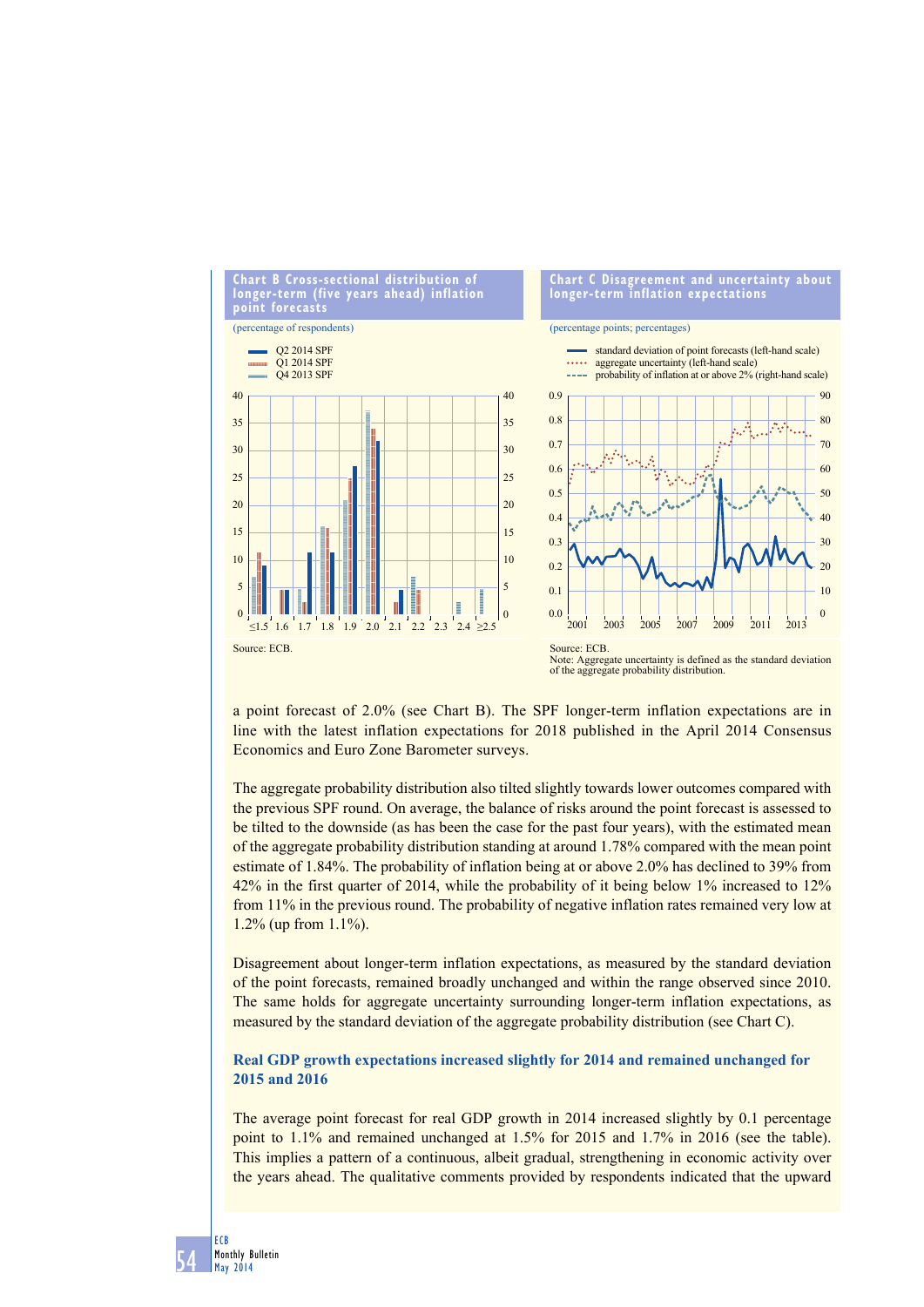## **Economic and monetary developments**

Prices and costs



Source: ECB.

Note: The aggregate probability distribution corresponds to the average of individual probability distributions provided by SPF forecasters.

revisions for 2014 were driven by the positive carry-over effects of better than expected recent data, a continuing accommodative monetary policy and a softened fiscal adjustment.

The average SPF point forecast for 2014 is 0.1 percentage point below the March 2014 ECB staff macroeconomic projections and is the same for 2015 and 2016. Compared with the April 2014 survey results from Consensus Economics and the Euro Zone Barometer, the SPF expectations are slightly lower for 2014 and slightly higher for 2016. For 2015, the SPF result is in line with the survey result from Consensus Economics, but marginally lower than the result from the Euro Zone Barometer.

The aggregate probability distribution for 2014 has shifted towards higher outcomes (see Chart D). Respondents continued to assign the highest probability to the interval between 1.0% and 1.4%, but now with 44% compared with 35% in the previous round. For 2015 and 2016, the probability distributions remained broadly unchanged.

Around the increased baseline outlook, as reflected in the average point forecast, the balance of risks remains tilted to the downside. According to respondents, these risks are mainly related to political developments, such as the unfolding geopolitical tensions in Ukraine and lower than expected external demand. Additionally, several respondents expressed concerns that uncertainty in the financial markets may rise again, which would then have a knock-on effect on the real economy, inter alia, through a tightening of the credit supply. However, respondents also see some upside risks, such as stronger investor and consumer confidence or earlier and stronger positive effects from structural reforms than assumed in the baseline.